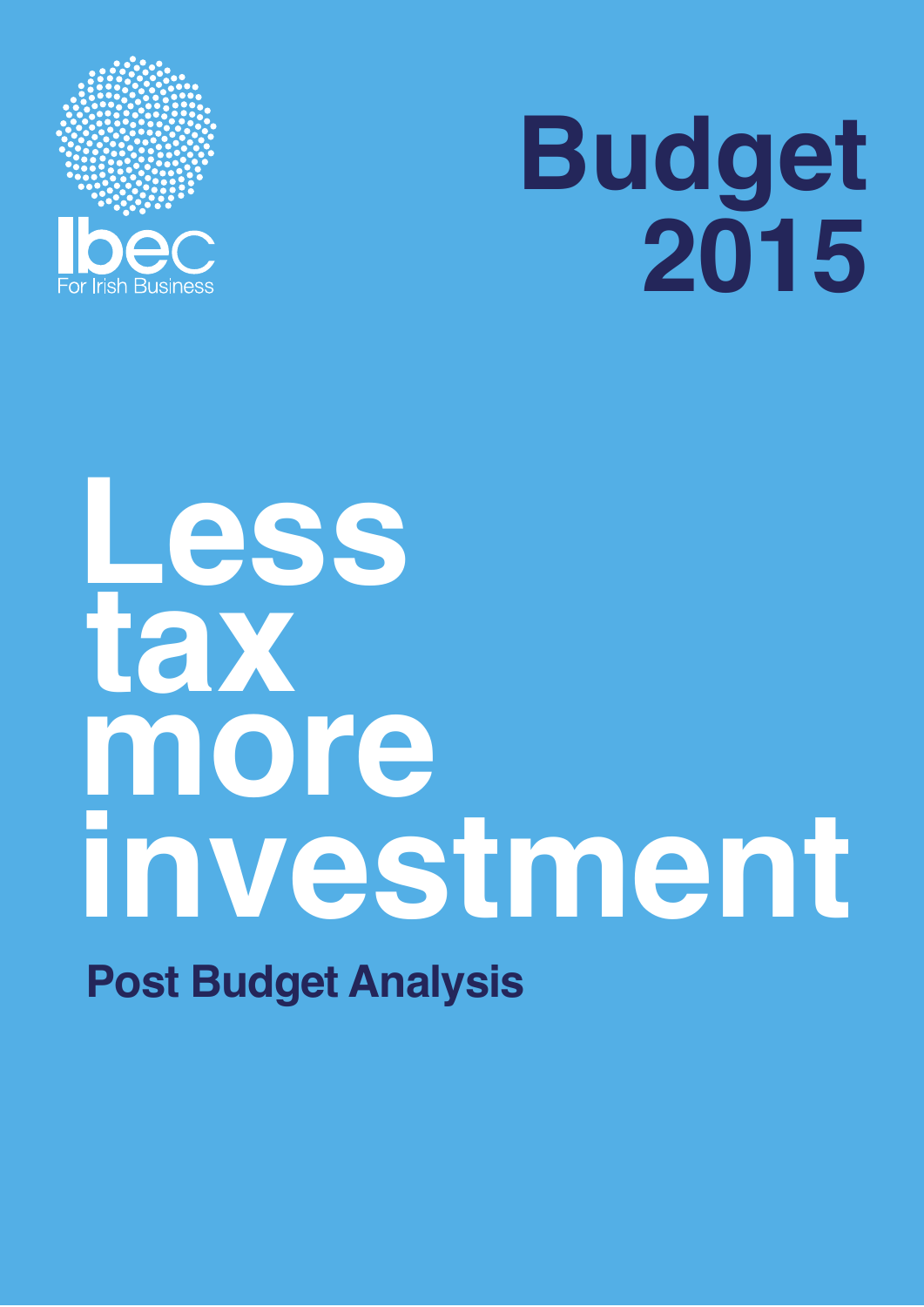### **Overview**

**Following seven tough budgets, Budget 2015 contains a number of very positive measures for job creators and the wider economy. Government has clearly listened to the needs of business and delivered a suite of reforms which will support growth and jobs. It is also important that at a time when the international economy is slowing again the Minister has delivered an expansionary budget which will help maintain momentum in Ireland's economic recovery. Ibec had set out five key recommendations for Budget 2015 and government acted on each of them.** 

This is a good budget for the economy. It will support business and consumer confidence and crucially it improves personal spending power for 2015. Given the recent improvements in GDP, Government was right to abandon austerity and to focus on the central objective of getting the deficit comfortably below the 3% mark.

The income tax reform package is a major positive. This has been one of the central planks of Ibec's *An Ireland that works campaign*. The higher rate cut and band increases are well targeted at the labour market and will help the incentive to work. The major disappointment on the income tax front is the continued discriminatory tax treatment of the self-employed. We are delighted to see the abolition of the pension levy. This was a grossly unfair tax on the assets of savers and its abolition was long overdue.

The international tax package was one of the major positives of Budget 2015. The Minister took on board the concerns of business and achieved an appropriate balance between reform and enhancement. The changes to the residency rules had been well flagged in the run-up to the budget but it was positive to see a sensible transition period provided. The enhancements to the IP regime, including the introduction of a new and exciting knowledge development box, the R&D tax credit and the special assignee relief programme are all to be applauded. This package will help make Ireland a more attractive location for mobile investment and crucially it removes the recent growing uncertainty in relation to the corporation tax regime.

There are positives for indigenous business in the form of improvements to the Employment Investment and Incentive Scheme (EIIS) and the Seed Capital Scheme. There is a modest improvement in the 2015 Exchequer capital investment budget and we will see further details on the medium-term infrastructure investment plans over the coming weeks. Minister Howlin stressed the importance of putting more private finance to work for investment and we are likely to see further commitments on new PPP projects.

In summary, Ibec believes that Government has delivered a sensible budget. It will be positive for jobs and growth and will help us push on with the recovery momentum in 2015. Government has started the process of income tax reform and has already addressed those areas in which we were most out of line with our competitors. The outcome on international tax is very positive in terms of the package enhancements and it restores much needed certainty to the regime.

<u>"</u>

**This is a good budget for the economy. It will support business and consumer confidence and crucially it improves personal spending power for 2015.**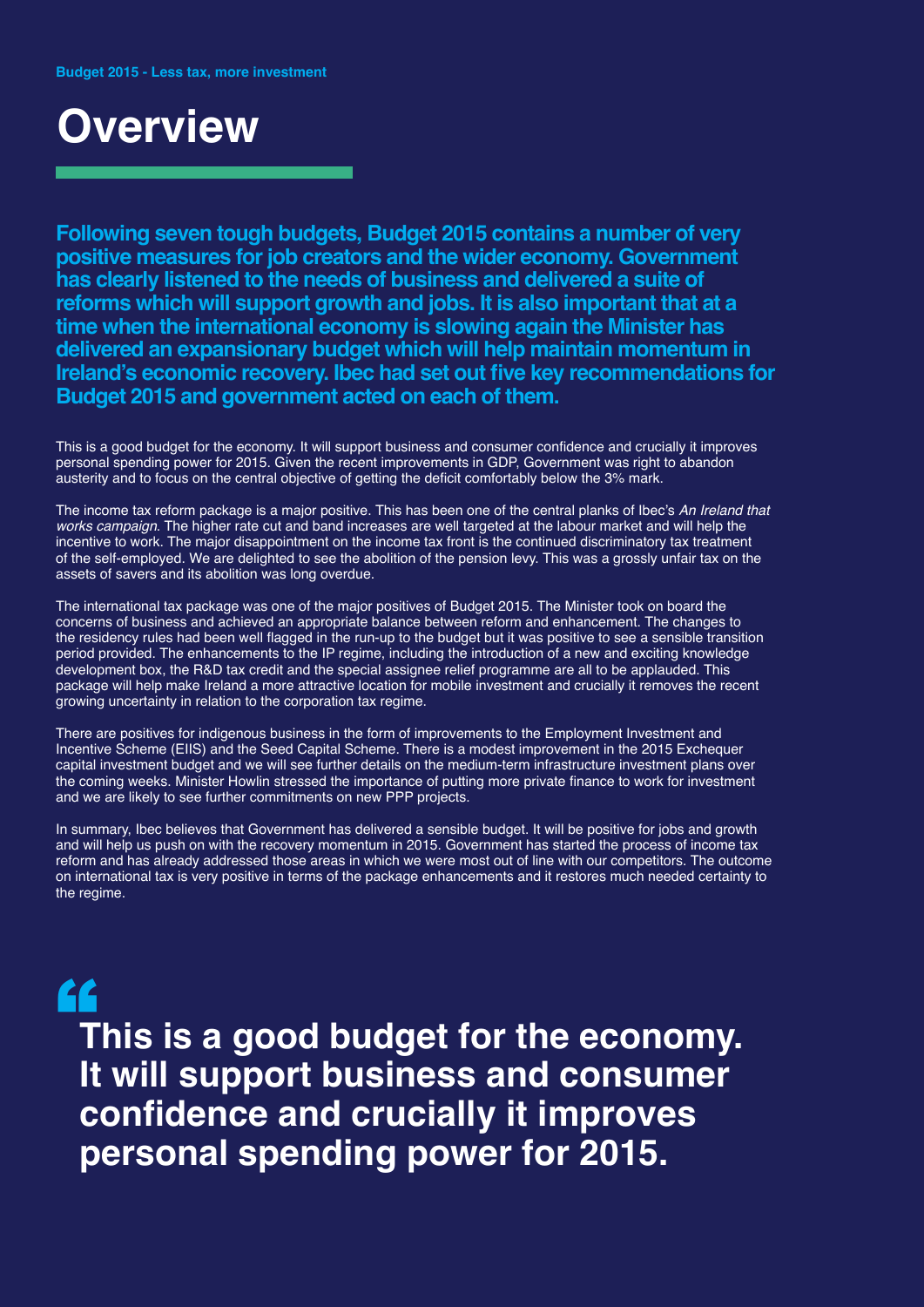### **Overview**

### **Ibec recommended and Budget 2015 delivered**

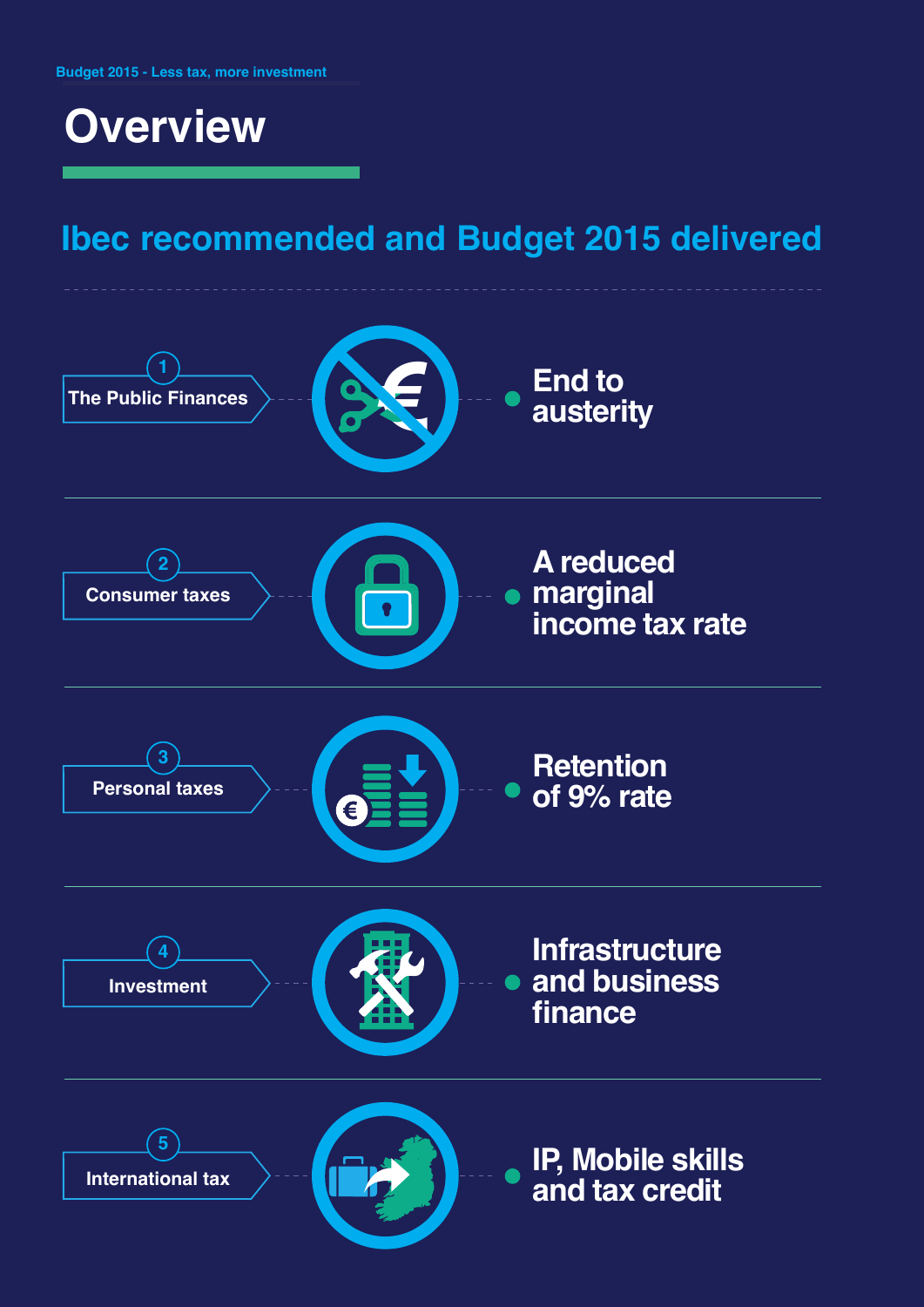### **1. Public finances and economy**

#### **Ibec's pre-budget recommendations:**

Given the stronger than expected growth in the economy, Ibec recommended that budget deficit targets could be met without a fiscal adjustment in Budget 2015. Ibec expected that without any austerity measures the Budget deficit in 2015 should fall well under the 3% target and with sufficient room to account for any downside risks.

#### **Budget 2014 changes:**

Underlying the Department of Finance's budget projections is a more optimistic outlook for Ireland's economy. It adjusted its GDP growth forecast for 2015 from 2.7% to 3.9% though it remains under Ibec's forecast of 4.5%. For the medium-term (2016 to 2018) it expects growth rates of 3.4% which is broadly in line with Ibec's projections.



**Figure 1: Real GDP, annual growth rate** 

*Source: DOF, Ibec*

As a result of the improved outlook the Government has been able to introduce an expansionary budget for the first time in eight years. The total budget package amounts to €1,050 million which consists of net €630m expenditure measures and net €420m in tax measures.

Under these circumstances the Department of Finance estimates that the deficit will be  $2.7\%$  (€5.3 bn) in 2015 down significantly on its previous expectations. The 2.7% matches Ibec's recommended pre-budget deficit target. For the mediumterm the Department of Finance expects that the fiscal balance will continue to improve and achieve a surplus by 2018. The debt-to-GDP ratio is expected to fall below 100% in 2018.

#### **Figure 2: Fiscal deficit and gross debt, % of GDP**



*Source: DOF, Ibec.*

#### **What this means for your business:**

Ibec believes that the income tax package and increased spending is likely to have a positive short-run impact on domestic demand which will support business. In recent years budget adjustments have dragged on growth, particularly in the domestic economy; the substantial adjustment in Budget 2015 will have positive feedback effects on overall economic activity, supporting domestic demand and Ireland's recovery. It will also have positive feedback effects on tax revenue and will contribute to an improved fiscal position in the coming years. Budget 2015 comes at the right time for Ireland. Though Ireland's economy is performing positively the downside risks especially externally are high. One of the major risks to Ireland's recovery is the weak growth outlook in the eurozone. Therefore it is very welcome to see Budget 2015 deliver a domestic stimulus.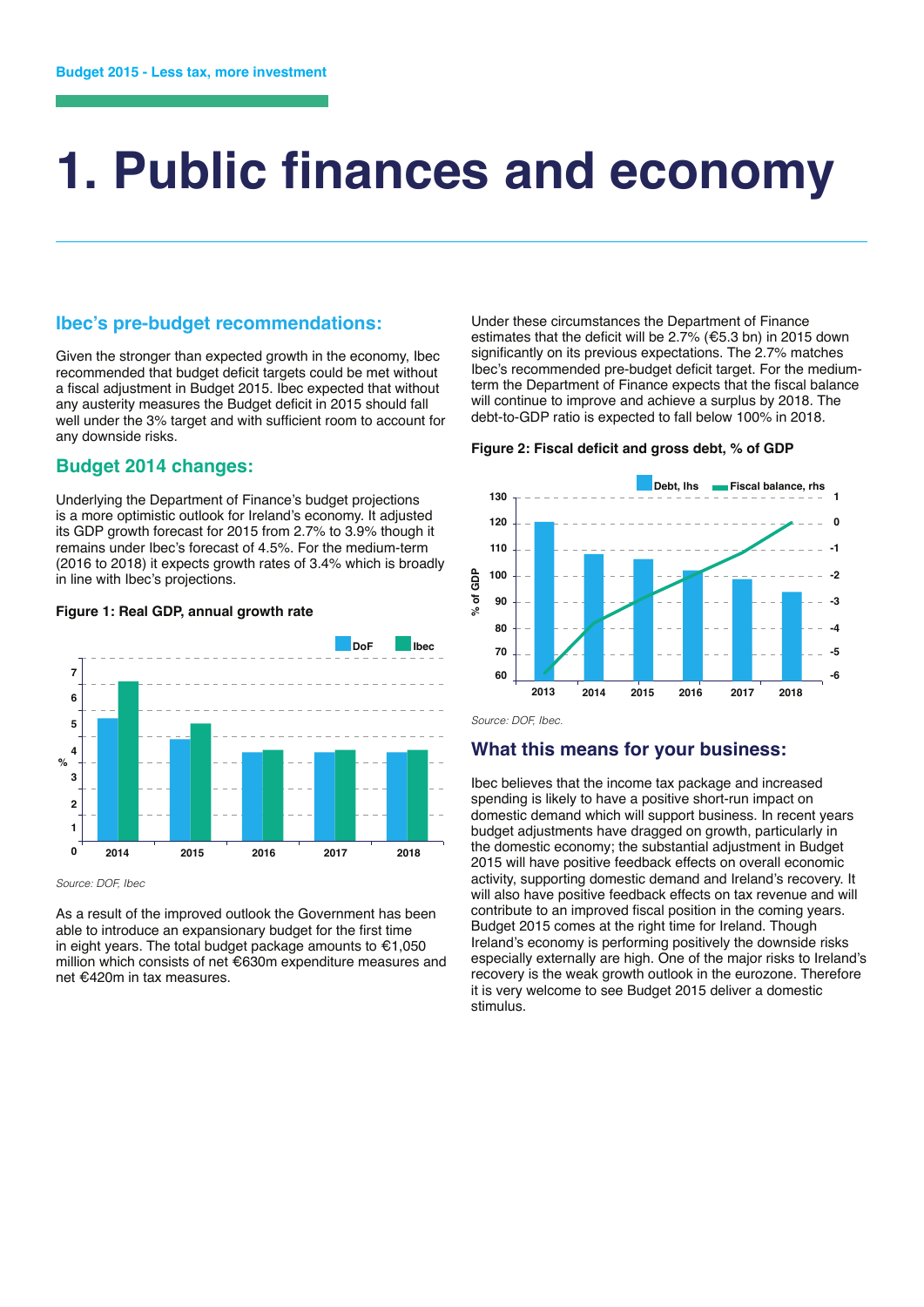## **2. Consumer taxes**

#### **Ibec's pre-budget recommendations:**

Ibec warned that increases in VAT or excise rates or any broadening of their base would hurt domestic consumption. The success of the 9% VAT regime for tourism showed that targeted reductions in taxation can be positive for the economy and the Exchequer. Therefore, Ibec recommended that the 9% VAT rate for the tourism sector should be retained and recent excise rates on alcohol reduced. Ibec also suggested that excise on oil should be collected on a duty deferment basis in line with the collection of carbon tax.

#### **Budget 2014 changes:**

- Excise duty on tobacco products will increase by 40 cents equivalent
- Introduction of 30 day deferral of excise payment on mineral oil

#### **What this means for your business:**

Ibec welcomes the fact that there are no major changes to consumer taxes and excise duties and that following a number of recent increases alcohol excise duties were untouched. This is important as it does not put an additional tax burden on consumers.

The retention of the 9% VAT rate for the tourism sector is positive. Tourism in Ireland continues to be a major and growing economic sector with overseas visitors spending over €3.2 billion p.a. Keeping this measure supports employment in the hospitality and broader tourism sector.

Excise on oil will be collected on a 30-day duty deferment basis which improves the security of supply, reduces the administrative burden on the state, and mitigates the unsustainable burden on the oil industry and hence on the wider economy.

### "

**Ibec welcomes the fact that there are no major changes to consumer taxes and excise duties and that following a number of recent increases alcohol excise duties were untouched.**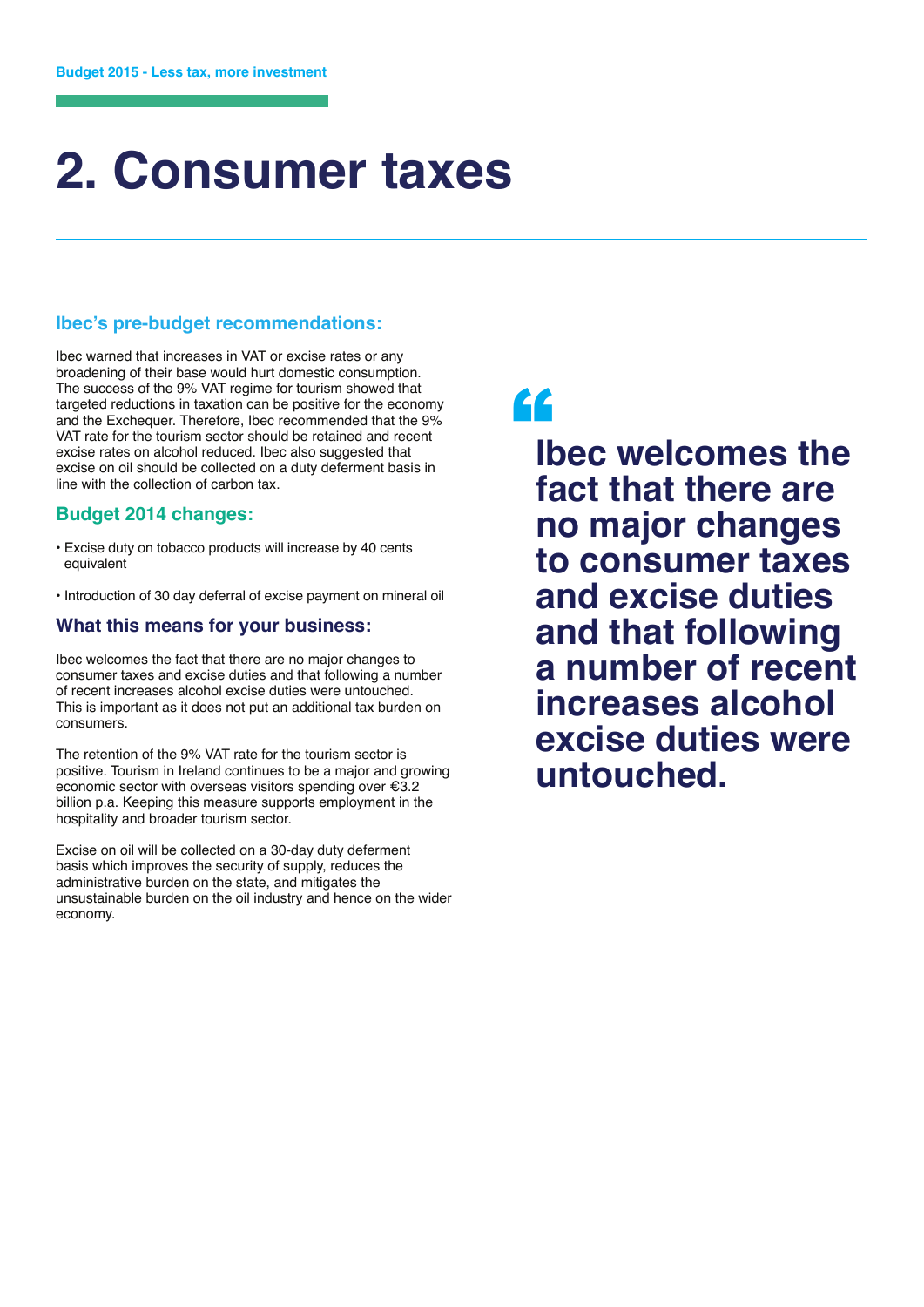## **3. Personal taxation**

#### **Ibec's pre-budget recommendations:**

Ibec had four main recommendations for the budget under the heading of personal taxation:

**1. Lower the marginal rate of tax and increase the entry point:**  The marginal tax rate decreases the incentive to work at the margin. In addition it kicks in at a level which is amongst the lowest in the OECD. This means that Irish workers at modest wages are paying more tax than their OECD counterparts and it is costing companies more and more to reward employee performance. Ibec recommended that the marginal rate of tax should be reduced below the 50% threshold over time, beginning in Budget 2015 and additionally that the entry point to the higher rate of tax should be raised over time so that workers are not paying the top rate on modest wages.

**2. Abolish the pension levy:** The private-sector pension levy is a uniquely unfair and unacceptable tax. In Budget 2014, the Government reversed an earlier decision that the pension levy would end in 2014. Moreover, the Government increased and extended the levy in a way that caused a reasonable fear that the levy may be here to stay. The levy damages wider policy efforts to increase pension's coverage and demonstrates the disjointed approach of Government to pension's policy in Ireland. Ibec recommended it be abolished in Budget 2015.

**3. Equalise USC for self-employed:** The USC surcharge for the self-employed is an anachronism when government is trying to encourage entrepreneurship elsewhere in the tax system. Ibec recommended this should be allowed expire at the end of 2014. The marginal rate of 55% for entrepreneurs' disincentives people from entering self-employment, starting up their own business or expanding relatively small operations. With multiple schemes operating to try to encourage self-employment this USC surcharge is likely to have both significant deadweight loss on its own but additionally adds to deadweight loss from other schemes.

**4. Set out a long-term vision for taxation in Ireland:** As part of a 'post-BEPs' strategy Ibec recommended the Government set out a long term vision for Irish taxation. This vision on taxation should allow for clear and substantial discussion on changes over the long-term in how the tax system in Ireland operates with a focus on shifting the burden of taxation away from work.

#### **Budget 2015 changes:**

Budget 2015 was a good one for the domestic economy. The marginal rate of income tax was reduced from 41% to 40% with the entry point to the marginal rate increased from €32,800 to €33,800. These measures will cost €292 million in 2015 and €405 million in a full year.

In addition there was significant increase in the structure of the Universal Social Charge (USC). The entry point to the USC was raised to €12,021, meaning that 80,000 people were effectively removed from the tax base as they are not liable for income tax, PRSI or the USC. Additionally people earning the minimum wage or less were removed from the higher 7% rate of USC.

**The USC changes are set out in the table below with the 2014 rates and bands in parentheses.**

| Income band                                         | Rate         |
|-----------------------------------------------------|--------------|
| All income earners less than $£12,012$<br>(E10,036) | 0%           |
| Those earnings over €12,012                         |              |
| All income up to €12,012 (€10,036)                  | $1.5\%$ (2%) |
| €12,013 to €17,576 (€10,036 to €16,016)             | $3.5\%$ (4%) |
| €17, 577 to €70,044 (€16,016 +)                     | $7\%$ (7%)   |
| €70,044 +                                           | $8\%$ (7%)   |

A new 8% USC rate was introduced for single incomes in excess of €70,000 effectively keeping their marginal rate of tax at 52%. The Minister also signalled that the pension levy which Ibec has strongly opposed will be reduced this year and will be removed completely by the end of 2015.

Finally, and the only disappointing aspect of the overall income tax package from a business point of view, the 10% rate of USC for self-employed income in excess of €100,000, which had been due to expire at the end of 2014, was retained and the rate was increased to 11% on the portion of income over €100,000.

Collectively the changes to income tax will benefit nearly all workers with many low income earners (below minimum wage) now effectively exempt from income tax or close to it. Middleincome earners, as a function of paying a higher proportion of their income in tax, will benefit the most.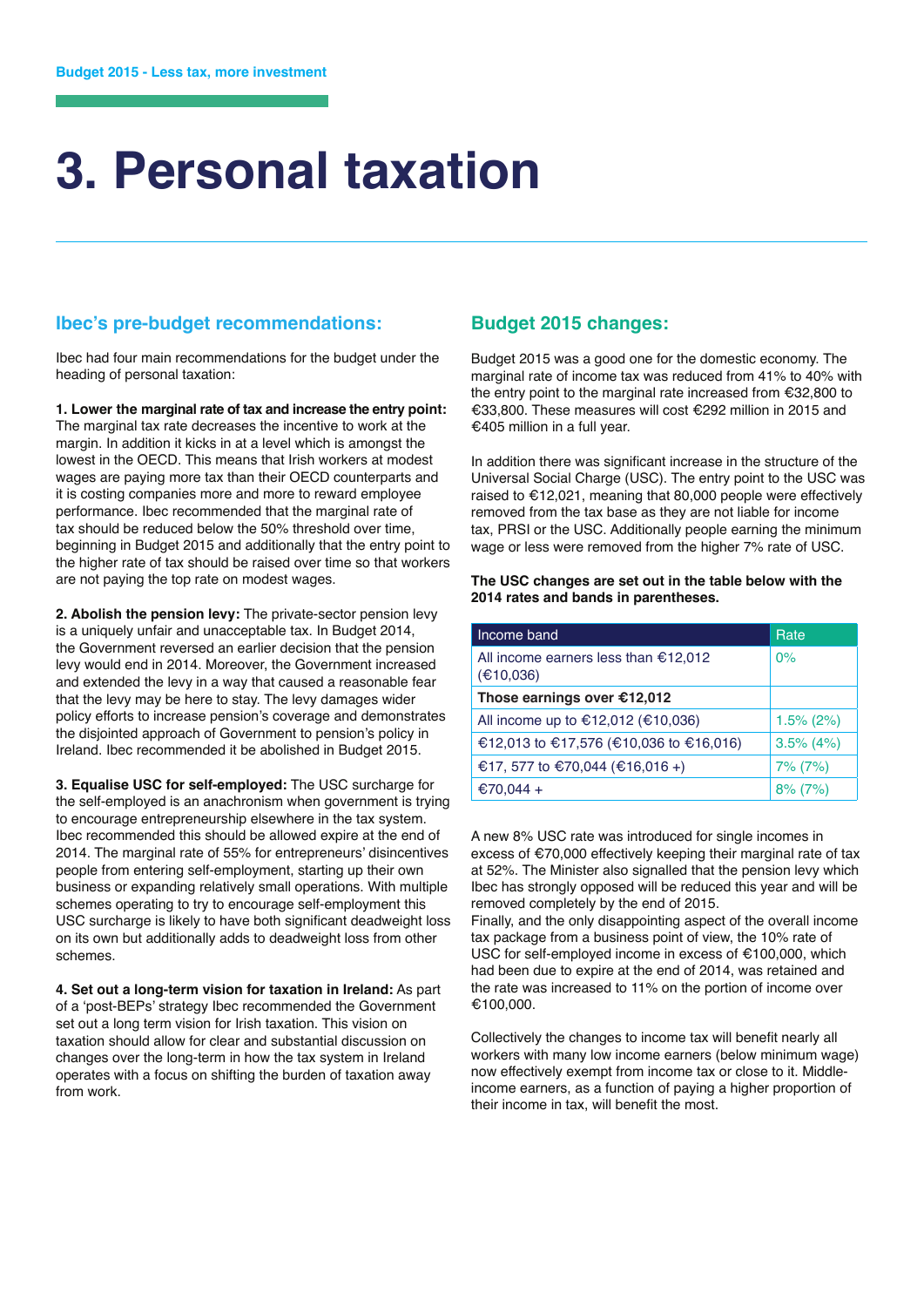# **3. Personal taxation**

#### **What this means for your business:**

The changes to personal taxation in Budget 2015 are very welcome from a business point of view and will have significant effects in taking some pressure off wages and making it easier for those employers in wage increase mode to reward employees without significantly adding to labour costs.

During the recession the cost of living environment has remained fairly benign with the price level in September 2014 1.7% below where it was in the corresponding month in 2008. As such, wage pressures which have emerged in the past year have done so due to the erosion of take-home pay through increases in taxes and charges. For some sectors of the economy these pressures are simply unaffordable. GDP is still down almost 7% from peak with turnover in some sectors e.g. retail down significantly more. The reduction in the income tax burden will ease emerging wage pressures somewhat for those businesses which are still in survival mode.

Domestic demand will also benefit from the reduction in personal taxation. The average married two-earner working household will gain between €500 and €1,000 from the changes to taxation in this budget while a single person around the average industrial wage will gain just under €400. This increase in disposable income will boost spending in the domestic economy.

The tax package will give households almost €500 million in new spending power and the Department of Finance estimates that along with other structural reforms will create 15,000 jobs over a three year period.

Ibec is pleased that the pension levy will be wound down by the end of 2015. In 2014 these charges will have cost private sector workers more than the property taxes and water charges combined. In the long-term this measure would have affected the pension adequacy of many private sector workers.

The only disappointment from an Ibec point of view in the tax package was the retention of the USC surcharge on the self-employed and particularly the increase from 10% to 11%. This now means that the marginal rate of tax for entrepreneurs remains higher than for those in employment. This remains an obvious disincentive to entrepreneurship and small business growth when so much of government policy is pointing in the other direction. The deadweight loss effects of this in terms of its damaging effects on entrepreneurship are likely to be substantial and its retention will leave a sour note on what was a positive budget for the small business community.

### "

**The changes to personal taxation in Budget 2015 are very welcome from a business point of view and will have significant effects in taking some pressure off wages and making it easier for those employers in wage increase mode to reward employees without significantly adding to labour costs.**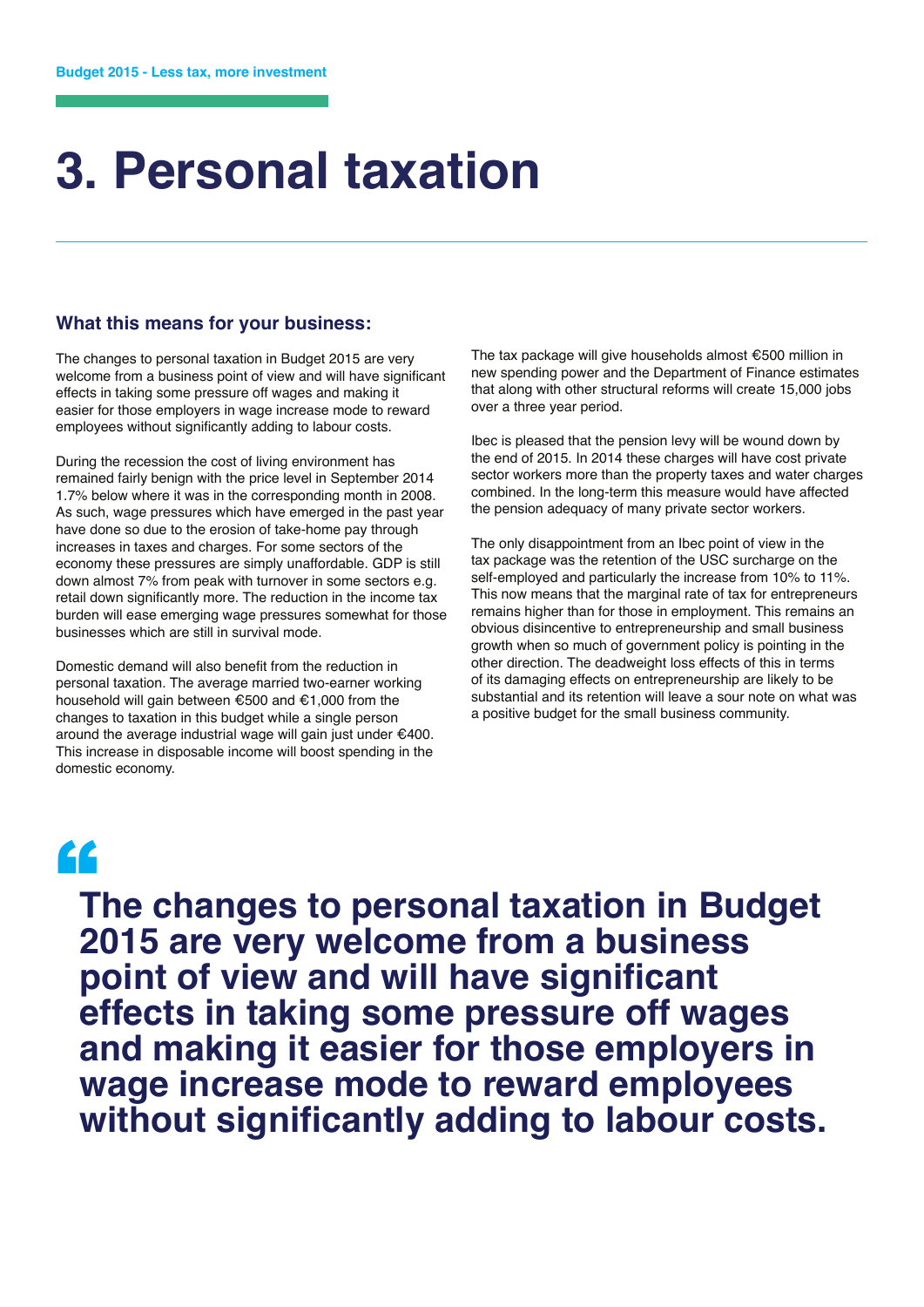### **4. Enterprise and infrastructure investment**

#### **Ibec's pre-budget recommendations:**

Ibec argued that Budget 2015 should deliver measures to enhance investment in enterprise and much needed infrastructure. Business investment can be supported by rebranding and enhancing the Employment Investment Incentive Scheme (EIIS), enhancing tax supports for venture capital investment in SME's and start-ups and by reforming the capital gains tax regime and R&D tax credit to encourage reinvestment and innovation by enterprise. Ibec also argued that the JobsPlus scheme should be expanded as it had been successful at helping to alleviate the serious issue of long term unemployment.

Ibec's submission on the public capital programme suggested that infrastructure investment should be increased to 4% of GDP by 2020 to deal with emerging bottlenecks as the economy and population grows over the coming years. Ibec argues that Government should work with the private sector to take advantage of low financing costs and explore innovative financing models for projects such as social housing which would help alleviate the pressure on house prices in key areas and provide much needed jobs and homes.

#### **Budget 2014 changes:**

The EIIS scheme was expanded and the amount of finance that can be raised by a company increased to €5m annually. The qualifying sectors for the scheme were expanded to nursing homes, medium-sized enterprises in non-assisted areas, and internationally traded financial services. In addition, the required holding period for shares was increased from 3 to 4 years. The Seed-Capital scheme is also to be rebranded to the 'Start-up relief for entrepreneurs' (SURE) scheme.

The home renovation incentive scheme, which Ibec pushed for in advance of its introduction in Budget 2014, is being expanded to include rental properties. In addition, the Minister undertook a comprehensive review of agri-taxation with significant changes to the taxation of the agriculture sector including measures on income tax, CGT, CAT and VAT. There were no changes to the wider CGT regime with the rate remaining untouched and the entrepreneur's relief announced in Budget 2014 still requiring state aid approval from the EU.

The JobsPlus scheme, an employment subsidy which has proven effective at reducing long-term unemployment, has been doubled in size to 6,000 which is welcome due to the serious challenge remaining with long-term unemployment.

Minister Howlin announced an increase of €210 million in capital spending for 2015, to over €3.5 billion with further unspecified increases in 2016 and 2017.

He also announced that a detailed capital expenditure review with Government priorities for the coming years will be published before year-end. The major announcement made on Budget day was on the provision of social housing. Some €2.2 billion will be invested in social housing between now and 2017 of which €1.5 billion will come from the Exchequer, a further €300 million in PPPs and €400 million in off-balance sheet financing. This is expected to provide 10,000 housing units before 2018.

In addition, there was good news from a human capital investment point of view with 1,700 additional teaching posts and funding for science and innovation.

#### **What this means for your business:**

Ibec welcomes improvements to the EIIS scheme which have the potential to help SME's find willing investors, take on extra employees and expand their operations. The changes are a positive step while use of the scheme is likely to pick-up as the economy improves and the high-earners restriction is removed. Challenges still remain, however, with the scheme's branding and risk characteristics, with the changes announced unlikely to make the scheme attractive to non-traditional investors. The expansion of the Home Renovation Incentive is welcome. This scheme has been successful thus far with €190 million worth of works financed under 3,000 contractors. Its expansion has the potential to improve the standard of rental stock but also will have some Exchequer benefits through its impact on the black market and employment in the construction sector. The lack of changes in CGT were unsurprising given that changes announced last year are still awaiting European clearance, while the failure of Government to introduce a streamlined tax credit for SMEs must be marked down as a missed opportunity to encourage innovation in Irish SMEs.

On the capital expenditure side, Ibec welcomes the intention to launch a new infrastructure strategy but there is some concern that funding allocations may not go far enough in alleviating bottlenecks faced over the next decade.

Funding for social housing will boost the construction and related sectors while providing a vital social need. The adoption of new and innovative funding channels was closely in line with Ibec's pre-budget position and the commitment to work with the private sector is particularly welcome. The €2.2 billion spend over three years will contain a substantial off-balance sheet element and will provide a boost to employment in construction while also taking pressure off house prices in some areas. Finally, the additional funding for education is welcome from an employer point of view and is an important commitment to investing in Ireland's human capital.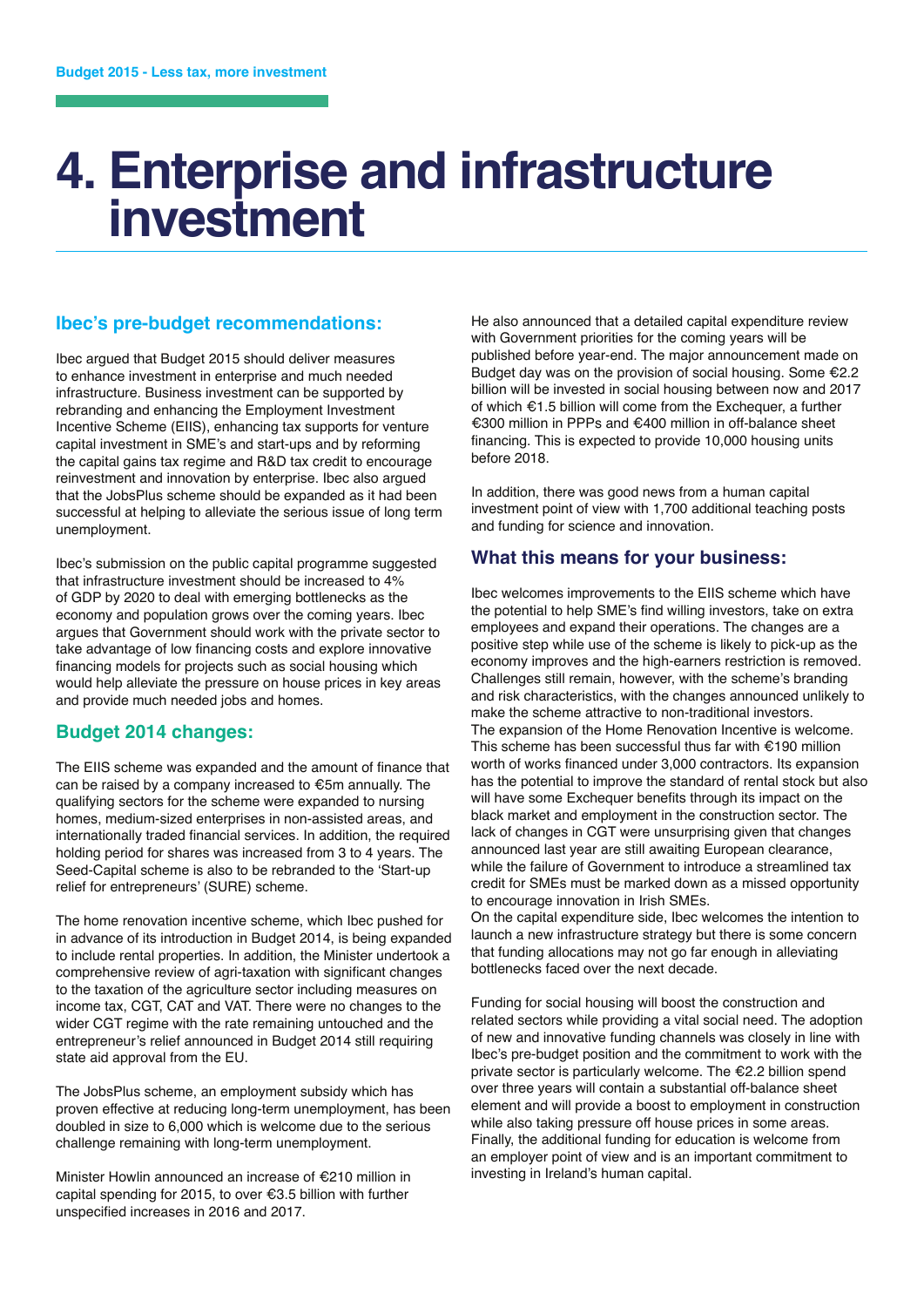# **5. International tax**

#### **Ibec's pre-budget recommendations:**

Ibec has long argued that we needed a radical overhaul of our corporation tax offering. Other jurisdictions, particularly the UK, had stolen a march on us in recent years as our offering stood still. We pushed for certainty around the rate and the regime more generally; an improved intellectual property tax offering; enhancements to the R&D tax credit; and more competitive personal tax rates, particularly for mobile skills through reform of the special assignee relief programme (SARP).

#### **Budget 2015 changes:**

Budget 2015 has seen some very significant changes to Ireland's corporate tax regime. The Minister needed to balance the challenges posed by reputational issues with the imperative to enhance the competitive offering. This package got the balance right. It sends out a strong signal to prospective and existing investors that Ireland offers a very attractive and competitive offering for mobile activity.

#### **The key developments are:**

- Changes to Ireland's company residency rules to ensure that all companies incorporated in Ireland are tax resident here: this change will come into effect from January 1st 2015 for new companies and January 1st 2021 for existing operations.
- A new 'knowledge development box': this new regime will be introduced in 2016 at the latest and possibly earlier, following a public consultation over the coming months.
- Enhancements to taxation of intangibles (Section 291A): the Finance Bill will reduce the current 80% cap on claims and will also add customer lists to eligible expenditure.
- Removal of base year for R&D tax credit: the 2003 base year will be removed entirely from the scheme and the change will be introduced in the Finance Bill.
- Improvements to the Special Assignee Relief Programme (SARP): the upper salary threshold is being removed; there are positive changes to the residency rules; and the requirement to have been employed abroad by the employer is reduced to just six months.

#### **What this means for your business:**

The international tax package is very ambitious and sends out a strong signal that Ireland intends to play to win in the competition for mobile investment. It contains all of the measures which Ibec had recommended in its various prebudget submissions. The company residency rules would have changed anyway as a result of the OECD BEPS work on intangibles and government has decided to act proactively in order to give certainty to business. The grandfathering period is sensible and offers companies sufficient time to restructure between now and January 2021. The announcement of the 'knowledge development box' is a positive statement of intent and will position Ireland very strongly for the next wave of mobile business investment. Business now has an important opportunity to shape this regime through the upcoming public consultation and Ibec will continue to engage strongly with the Department of Finance on this important issue. It is also positive to see that business will not be left with an extended hiatus prior to the introduction of the new regime and we could well see it in place within a number of months. The more immediate enhancements to the tax treatment of intangibles through reform of Section 291A also addresses some of that scheme's shortcomings.

Ibec has long argued that the retention of the 2003 base year for the R&D tax credit scheme was a particular difficultly for those companies with significant R&D activity in that arbitrary year. We are delighted to see this unnecessary restriction removed and this will provide equal incentive for all companies to undertake additional R&D activity. The change will help bring new mobile R&D projects to Ireland as the ability to benefit from the scheme is a key determinant in project location decisions.

The final significant enhancement in the mobile investment offering is the improvements to SARP. Ibec had engaged extensively with government on this and reflected the frustration of our members in relation to the previous scheme which clearly was not working. The removal of the earnings cap is a crucial change which will open up the scheme to a range of further senior roles, while both the residency rule and the employment duration condition changes will also remove some of the flaws in the old scheme. It is essential that Ireland has an effective regime to bring decision makers and mobile talent into Ireland and government must continue to improve this scheme to ensure that it is working for business.